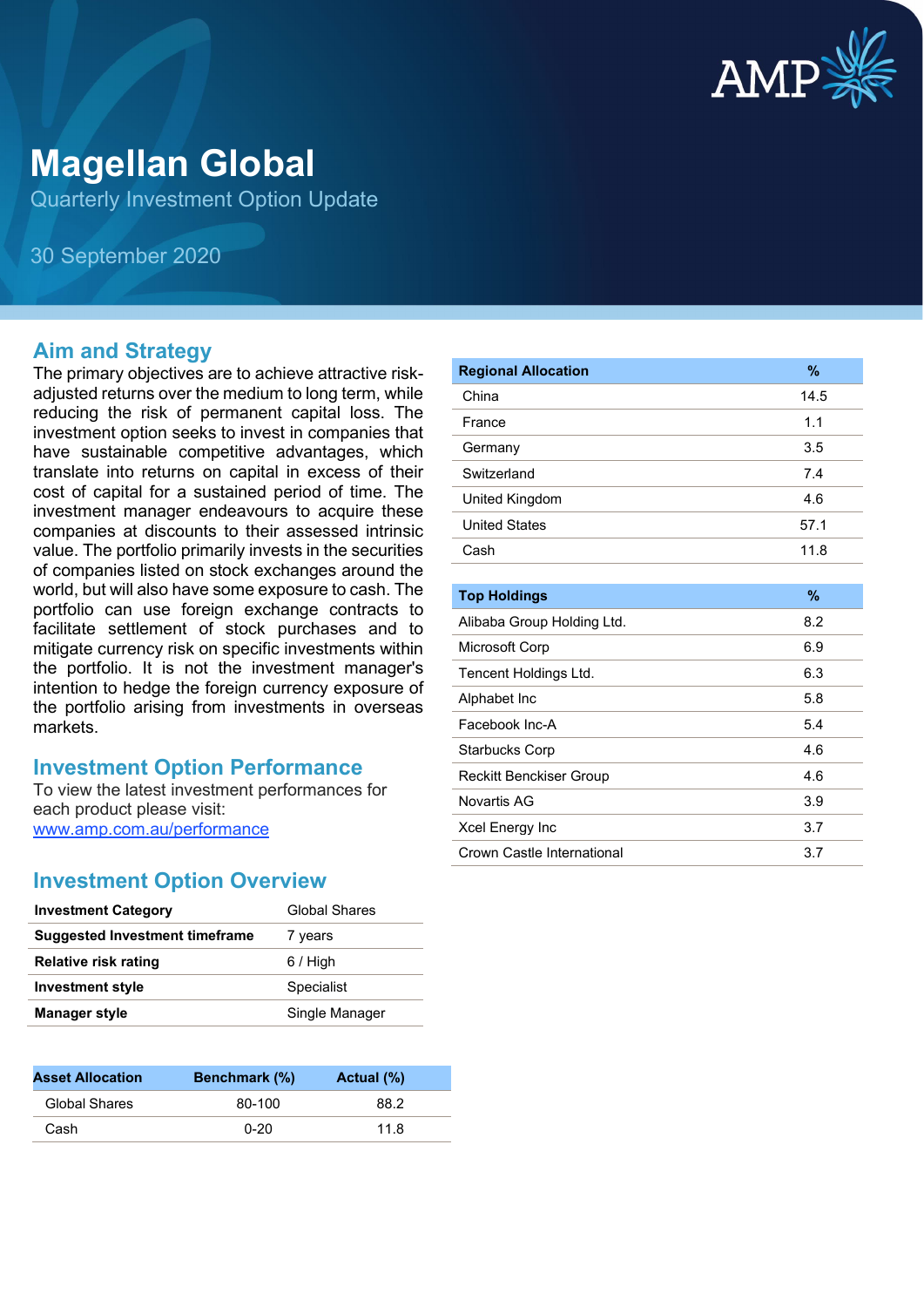## **Investment Option Commentary**

The strategy recorded a positive return for the quarter. The biggest contributors were the investments in Alibaba Group, Facebook and Starbucks. Alibaba rallied after the Chinese e-commerce giant reported revenue growth of 34% in the second quarter from a year earlier as lockdowns turned Chinese to online retail, and China's economy rebounded. Facebook rose after its 11% surge in second-quarter earnings beat expectations and the social-media company said its main site has 2.7 billion users per month. Starbucks rose after the coffee chain said its businesses in China and the US were recovering well as these economies reopened.

The biggest detractors were the investments in a recently purchased stock and Novartis. Novartis fell after the healthproducts group refused to discuss revenue or profits prospects when revealing that sales for the first half rose 1%, the higher end of expectations.

### **Market Commentary**

US stocks set fresh record highs after readings showed the jobs market had recovered nearly half the jobs lost when the economy was closed to restrict the pandemic, Big Tech shone and the Federal Reserve moved to a flexible average inflation target by allowing inflation to exceed 2%. The Fed's shift suggested lower interest rates for longer as it indicated the central bank would not pre-emptively raise interest rates when unemployment was low so long as inflation was under control. During the quarter, reports indicated the US economy was recovering from the record 31.4% annualised decline in the second quarter. Of note, a report showed the jobless rate fell to 8.4% in August and that the economy had added 10.6 million jobs since it shredded 22.2 million jobs in March and April when the jobless rate was 14.7% (compared with 3.5% in February). Big Tech CEOs survived a grilling from congress over the alleged anti-competitive nature of their businesses as the tech icons posted healthy earnings for the second quarter. In political news, the Democratic and Republican parties held their conventions and at quarter end polls placed Democrat presidential nominee Joe Biden ahead of President Donald Trump in the quest for the White House. The S&P 500 Index rallied 8.5%, to complete its best back-toback quarters since 2009.

European stocks fell as reinfection rates picked up enough for restrictions to be reimposed. Of note during the quarter was that EU leaders struck an agreement to allow the EU to sell debt on a large scale for the first time so it could install a 750-billion-euro pandemic recovery fund. The Euro Stoxx 50 Index fell 1.3%. Japan's Nikkei 225 Index added 4.0% on the better global outlook as investors looked past the record annualised economic contraction of 27.8% in the second quarter and the unexpected resignation due to ill health of Prime Minister Shinzō Abe (who was replaced by Yoshihide Suga). China's CSI 300 Index surged 10.2% after a report showed the country's economy grew 3.2% in the June quarter from a year earlier, making China the first major economy to return to growth. Australia's S&P/ASX 200 Accumulation Index lost 0.4% amid concerns that Victoria's second lockdown was causing vast economic damage. The MSCI Emerging Markets Index rallied 8.7% in US dollars as key countries contained the virus and commodity prices gained.

Index movements and stock contributors and detractors are based in local-currency terms.

### **Outlook**

The outlooks for the economy and equity markets are clouded by the ongoing threats from reinfection waves and suboptimal policy responses. Nevertheless, there has been some incremental reduction in overall risk as economies have adapted to covid-19. The next three months should provide greater insight into the near-term possibility of a vaccine or effective therapeutic, either of which might be rolled out in 2021. Alternatively, the December quarter brings with it the risk of more reinfections as the northern hemisphere economies enter winter.

A V-shaped recovery, or fleeting recession, would require a quick and successful reopening supported by policymakers, with most furloughed workers returning to their pre-pandemic hours. This scenario still appears relatively unlikely.

The two middle scenarios are a U-shaped recovery from a recession and a prolonged and deep recession. Right now, the probabilities of each seem roughly similar, though further adaption to covid-19, a vaccine or effective therapeutic might tilt the probabilities to the former.

Due to a slight reduction in covid-19-related risks, they reduced the cash position in the strategy incrementally from 15% to 12% over the September quarter.